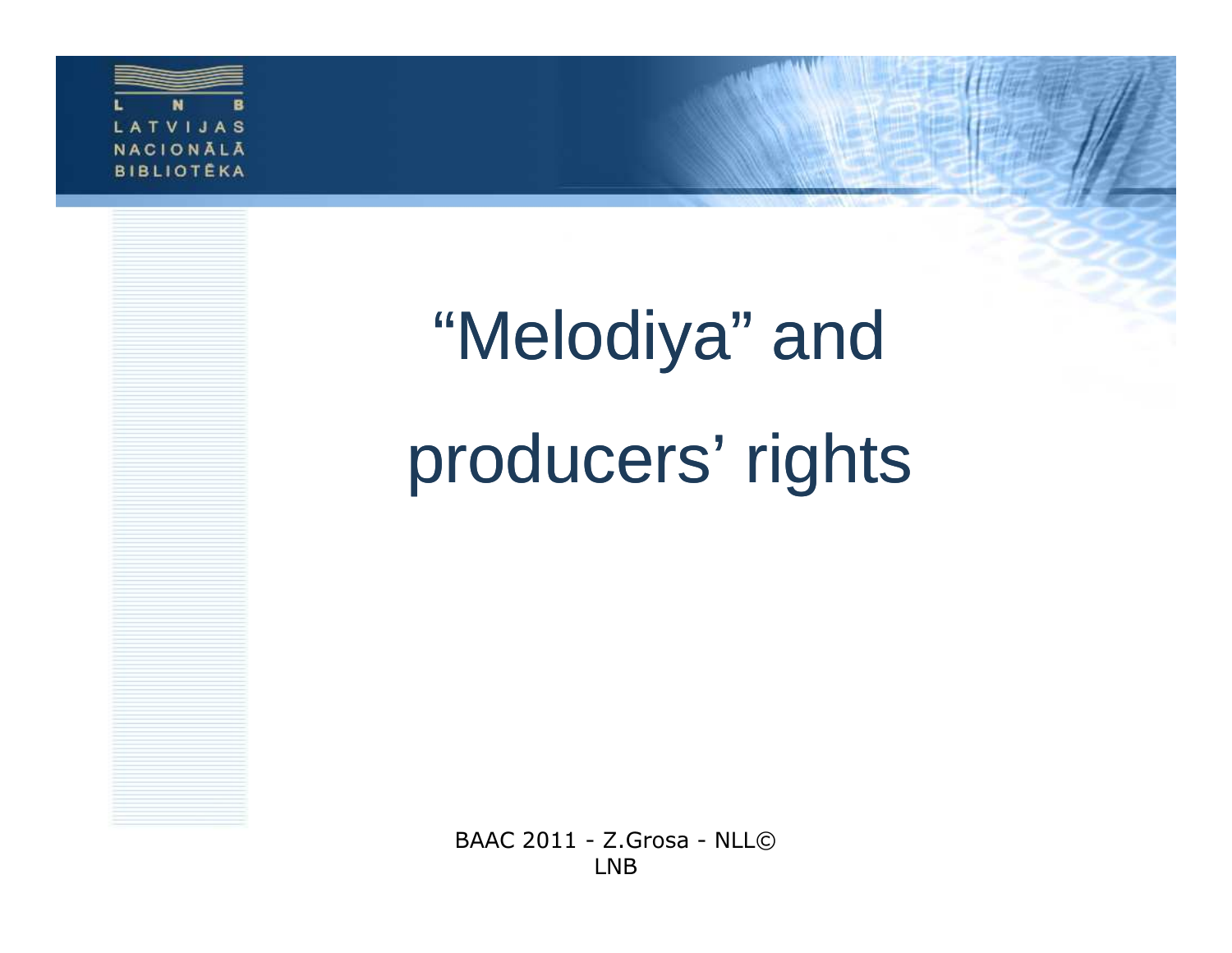

#### Background

- • Microgroove records (LP or vinyls) – majority of the AV collection at the NLL
- 3/4 of these records made and produced in "Melodiya's" factories in the former Soviet Union



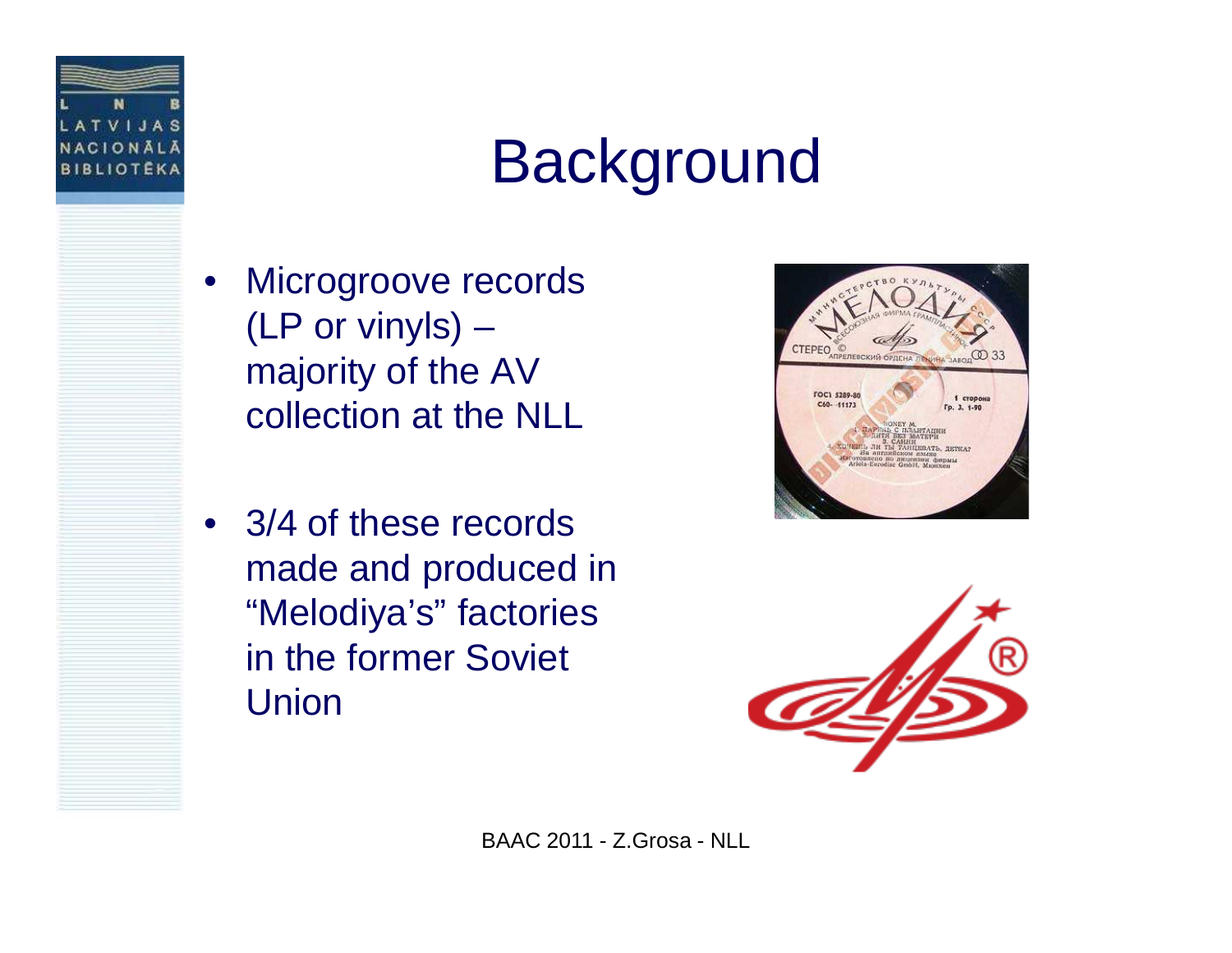

#### About "Melodiya"

• Company consisted of several factories and recording studios



- Factory and studio in Riga
- "Melodiya" was also recording at the Latvian Radio: magnetic tapes, marked with 'G' (Gramzapis)



BAAC 2011 - Z.Grosa - NLL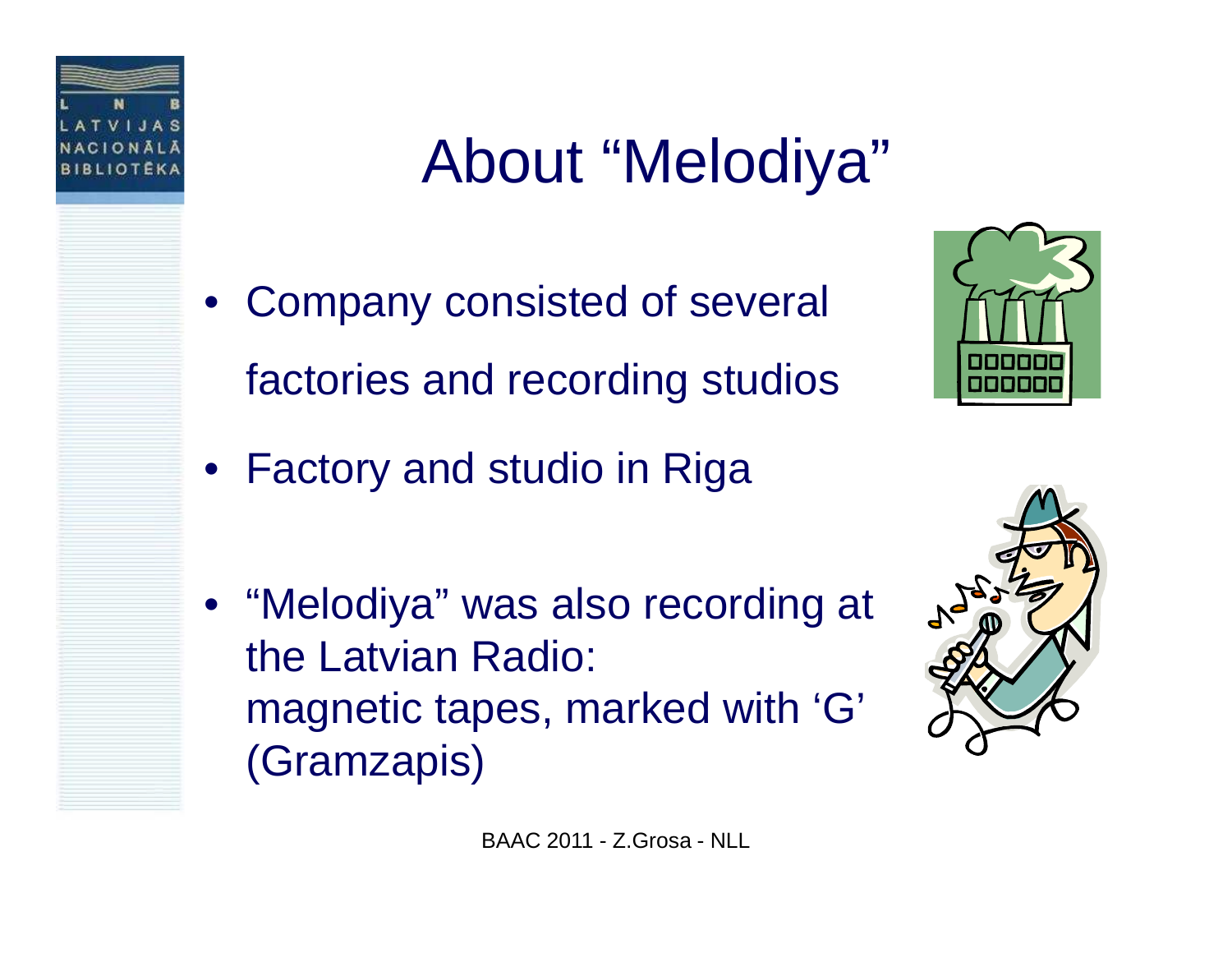

#### The way it worked...

- 1. Riga studio decided what to record, sent recording plans to head studio (Moscow)
- 2. Head studio distributed the money for artists' fees
- 3. Riga studio paid the artists according to rates set by the Ministry of Culture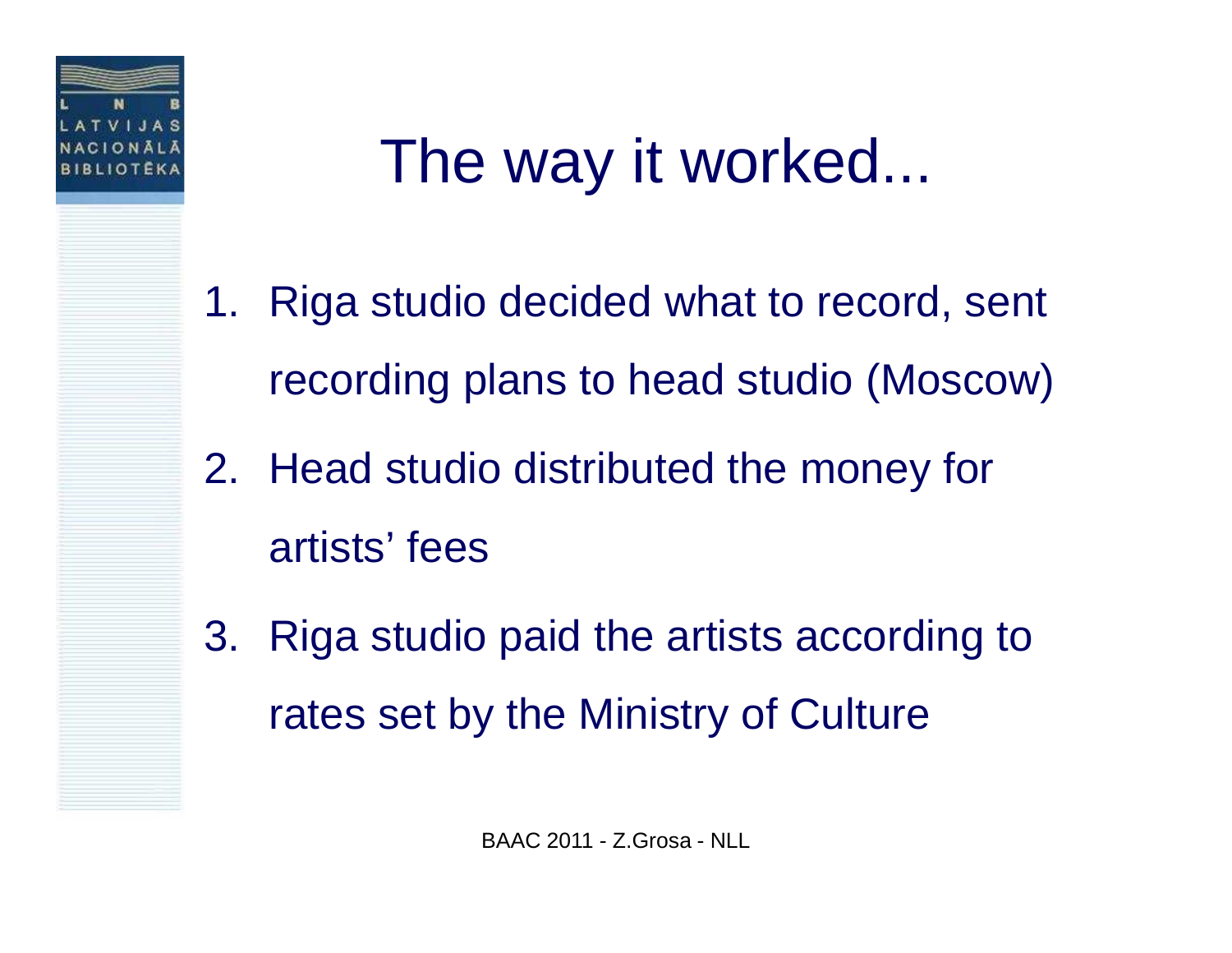

#### Developments since independence

- 1991 USSR firms and factories in the territory of Latvia come under the jurisdiction of Latvia, including "Melodiya"
	- $\mathcal{L}_{\mathcal{A}}$ Restructuring of the factory and studio started

 $\bullet$  1993 - Copyright law is passed, recognising neighbouring rights in Latvia for the first time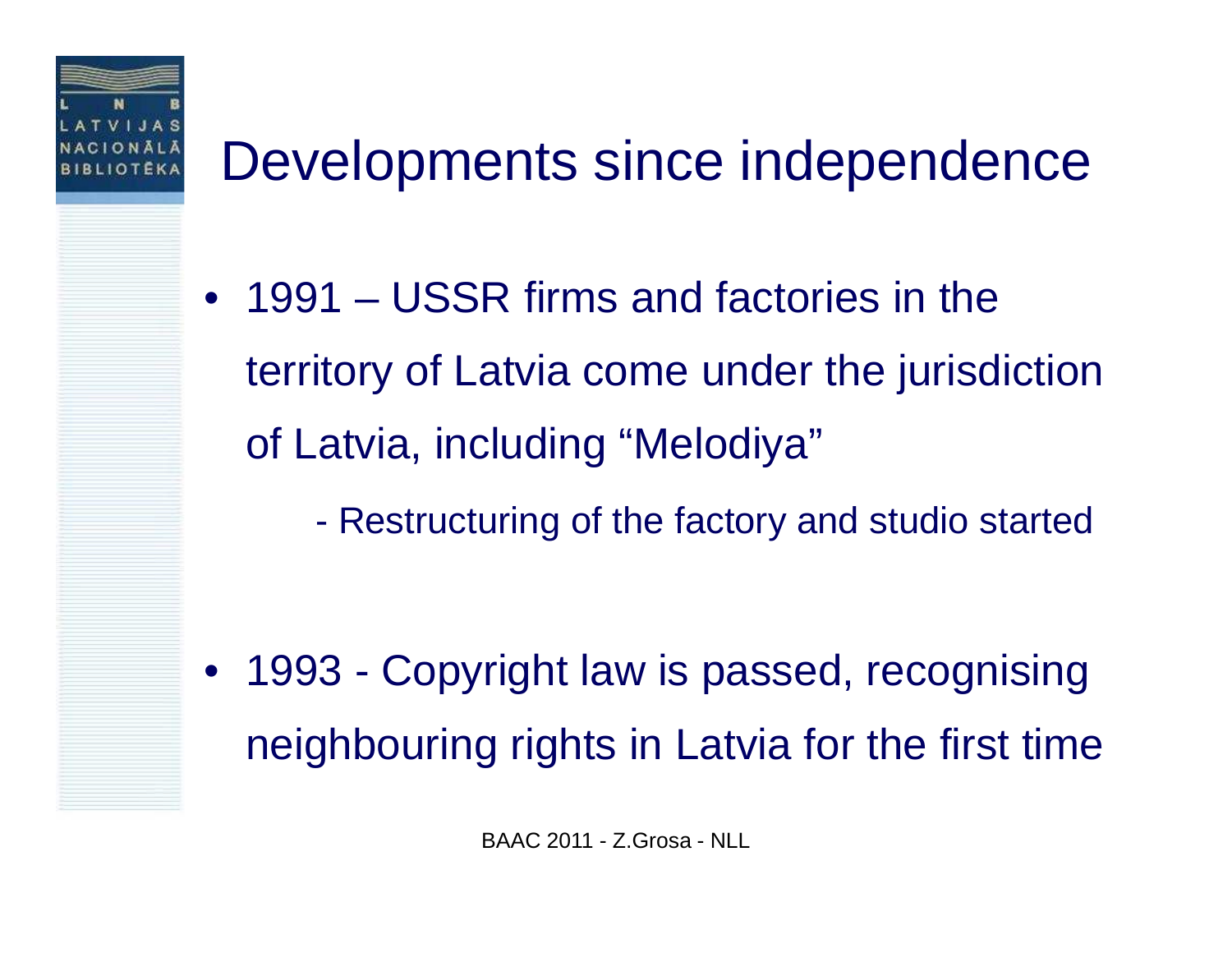

## Neighbouring rights – problems

- Suggestions to make producers' rights available for privatisation
- Who owns the producer's rights to "Melodiya" records made in Riga during the Soviet years?
- $\bullet$  Many differing viewpoints – no clear and simple answer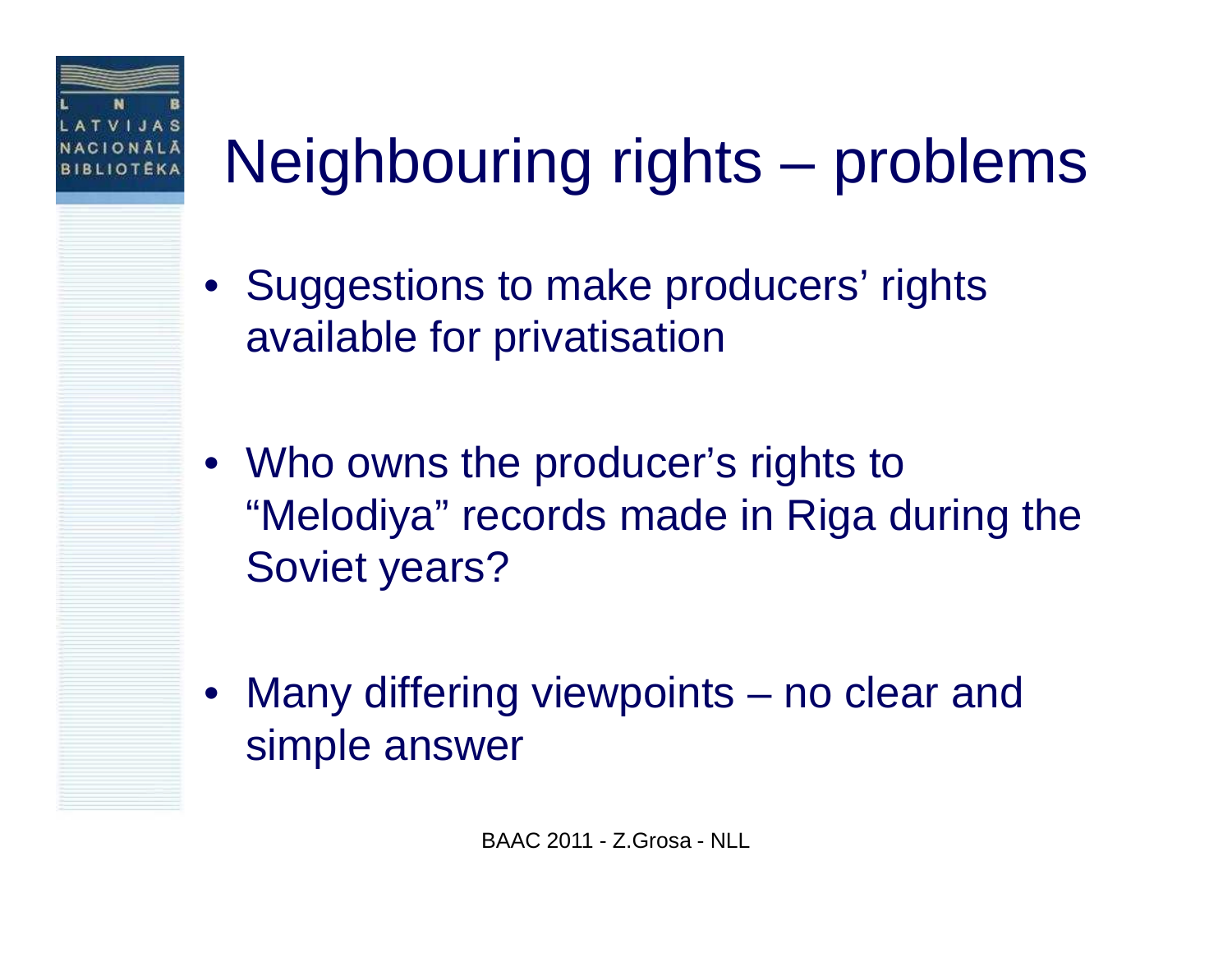

#### Neighbouring rights, cont...

1993 Copyright law has been deemed to have **no retroactive power**, therefore **phonograms** made before 1993 **are not** regarded as **objects of neighbouring rights**, as well as **persons who**  have undertaken to **produce** these **phonograms are not** regarded as **subjects of neighbouring rights**.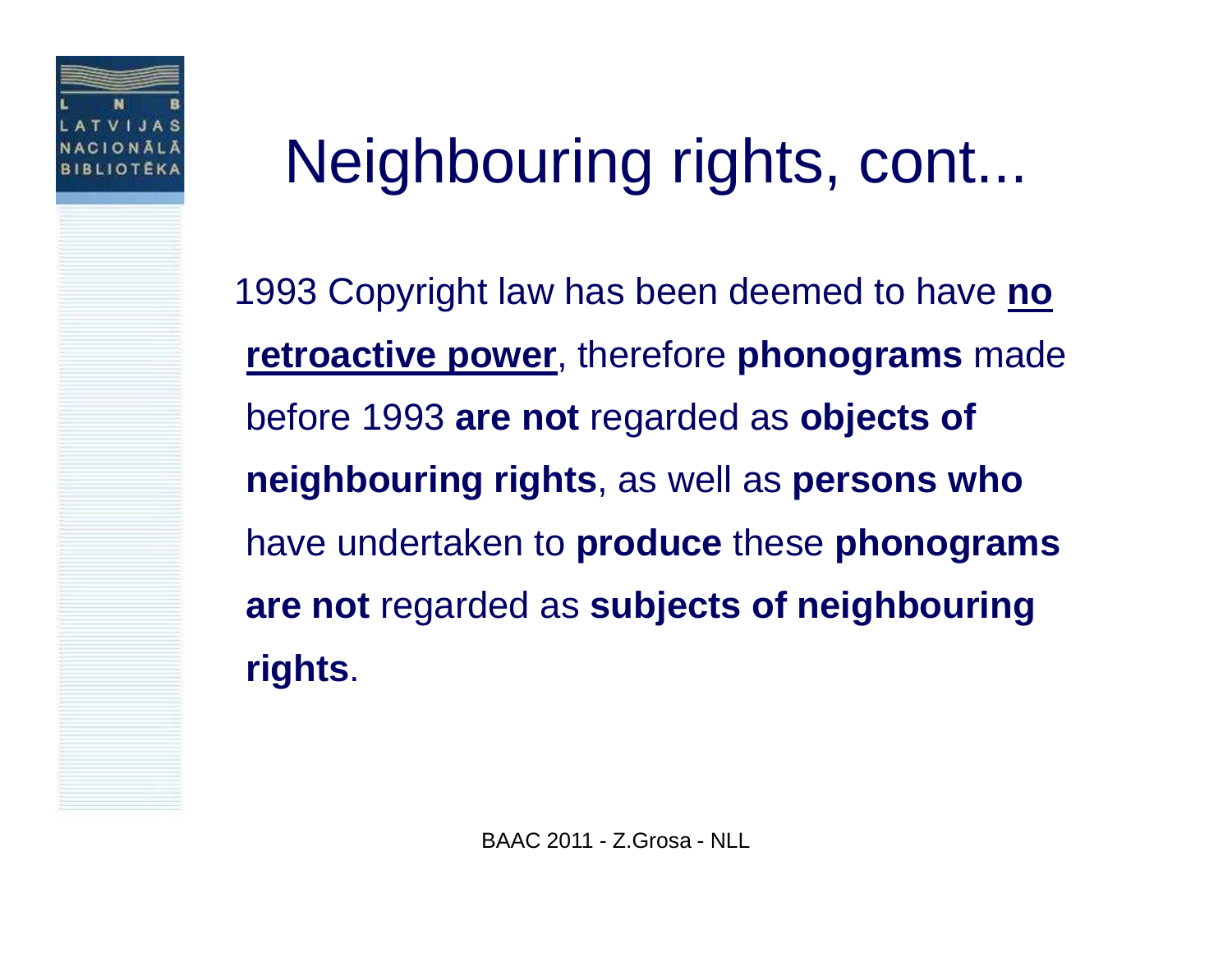

#### Situation today

- Latvian Performers and Producers Association (Laipa) – collective administration of neighbouring rights
- Riga Recording Studio  $\mathcal{L}_{\mathcal{A}}$ – "Melodiya's" successor:

"it is right and proper if the producers' rights are recognised, not when they are not"

- Latvian Radio administers its recordings
- State cannot manage these rights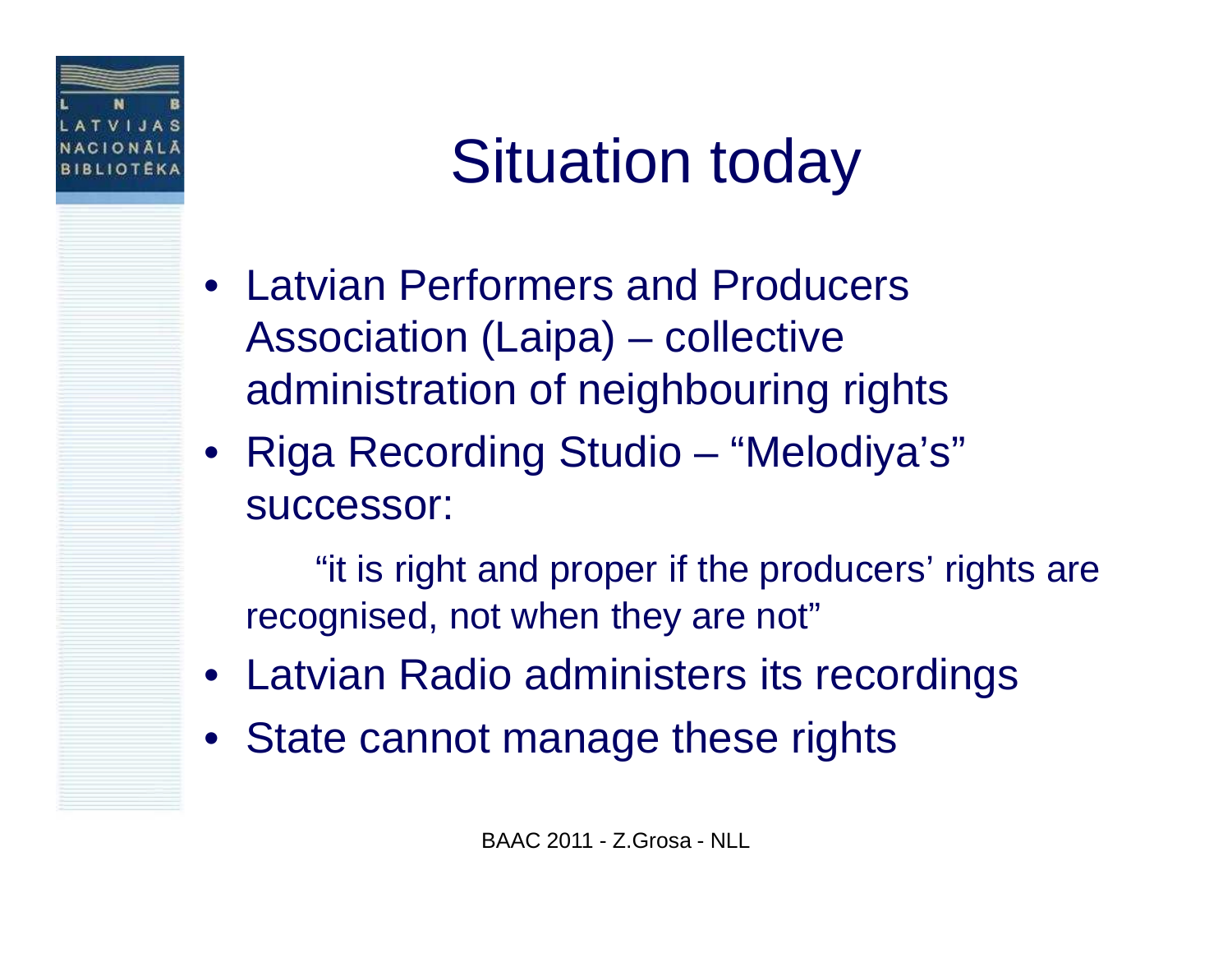

### **Conclusion**

- Producers' rights and "Melodiya's" recordings in Soviet Latvia - ?
- No consensus and clear view of the matter
- Complexity of the question full resolution requires real interest, knowledge, devotion and possibly long and costly court proceedings
- There is a working system in place, which satisfies all the stakeholders